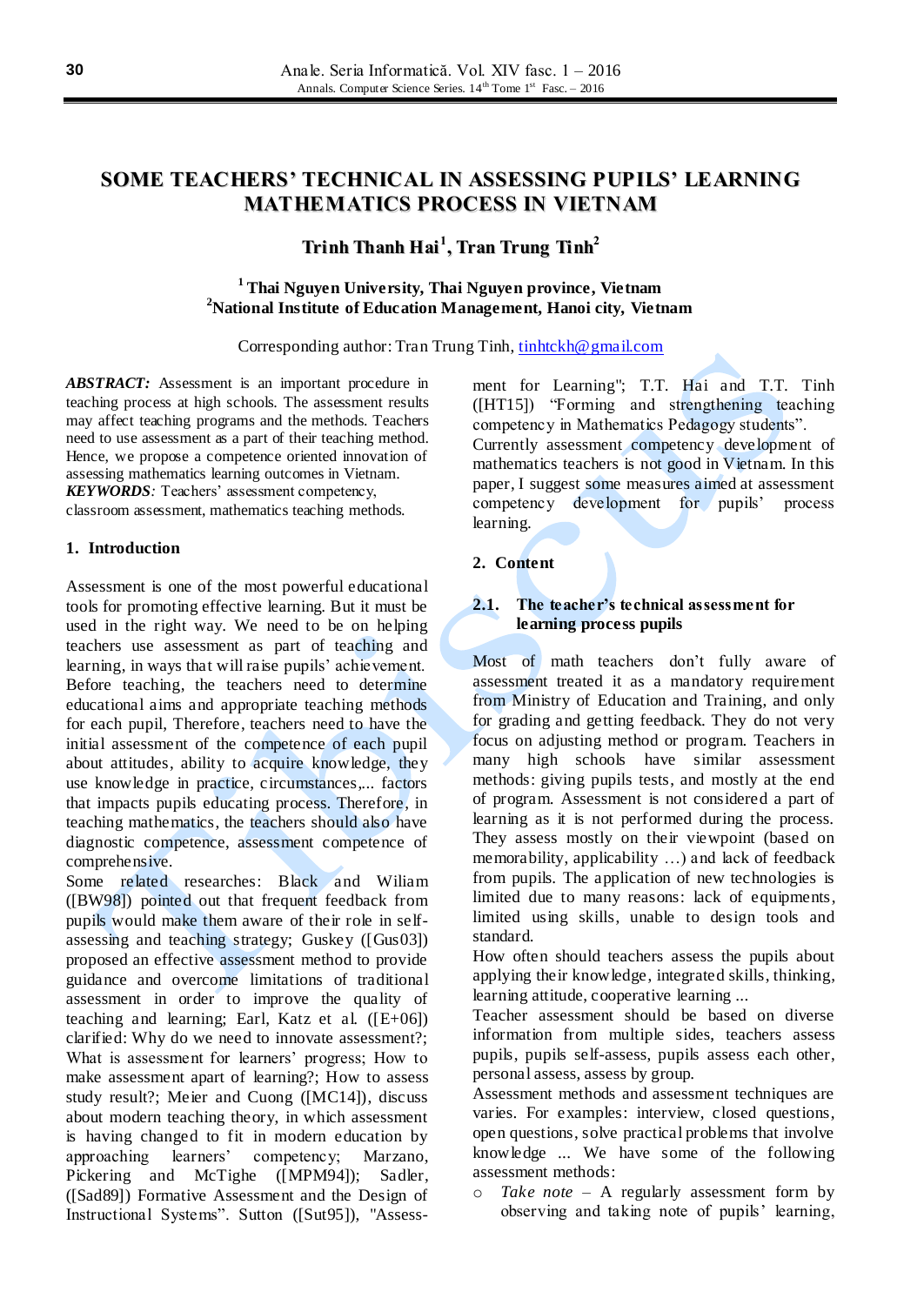attitudes and behaviors in class.

- o *Honoring learning* An event where learners have opportunities to share their knowledge with friends, teachers and parents.
- o *Assessing together –* A combination between self-assessment and assessment from others (teachers, friends ...). This is a conversation between pupils and teachers, but teachers give the final assessment.
- o *Checking card*  An easy activity in 5 minutes to check pupils' knowledge before, during and after class. Pupils answer three questions from teachers. Teacher could give quick answers and design lesson plan if necessary.
- o *Mind map –* A graphical tool, support pupils to brainstorm and present ideals, concepts.
- o *Bulletin*  to assess learning progress. Bulletin could be in open form (written by pupils) or provided by teachers: teachers hand out guidance questions, answer sheets to collect information of pupils' learning.
- o *Reading profile* Pupils store their reading profile which includes personal reviews, comments about works they read. Regular discussion about this profile helps teachers aware of pupils' progress as an individual reader. It also suggests how to encourage pupils.
- o *Questions and answers:* Ask and answer, converse to assess pupils' understanding.
- o *Observation:* Pupils' behavior and some concrete manifestations in learning process.
- o *Check writing:* Objective test and essay test.
- o Assessing product of the pupils: By portfolios: collection result, homework, articles, research exercises ...
- o Expert opinion: Specialist in the assessment of intellectual functioning.
- o Guidance note of assessment by criteria: A set of teachers' expectations to assess pupils' knowledge and enable pupils to aware of what to do to get good results.

Today, education aims to pupils' competency, hence, many teaching and learning methods are applied. So a question emerged: how to evaluate learning process accurately? To cope with this task, teachers need to combine multiple methods and techniques to assess learning process. (Table 1 proposed by Earl, Katz et al. [E+06]).

### **2.2. Measures to help teachers assessment learning process of pupils**

#### *2.2.1. Planning for assessment*

Earl, Katz et al. ([Eka06]) state that, careful planning is required to ensure that there are logical connections among the purpose, methods, and use of

the results. Classroom assessment is planned in relation to purpose and in alignment with curriculum and instruction. Curriculum, assessment, instruction, and learning are interconnected and interact in an iterative and sometimes (but not a lways) cyclical process. All four need to be aligned and coherent for the learning to be effective and meaningful. The process of planning is what provides a blueprint that centre on the purpose, makes the connections explicit, and creates a coherent organizational structure. Against this blueprint teachers can constantly question their strategies: Are my strategies still appropriate and aligned? Do I need to make adjustments or perhaps even shift direction? Although teachers do not need to adhere strictly to their plans, without proper planning it is difficult to ensure balance and coherence.

Section next outlines a set of planning considerations for designing and using assessment for learning, assessment as learning, and assessment of learning.

## *2.2.2. Using assessment techniques in teaching*

Alternative assessment techniques have been part of the educational landscape for several decades, and, although many of them seem to have been adopted, significant changes in process learning. Some of the technical used in process learning assessment ([CWS10, Gro98, HRN98, LG00, Mar07, MPM94, Sti01, GCD00, EKa06, \*\*\*12, \*\*\*14]):

The *Background Knowledge Probe* is a short, simple questionnaire given to pupils at the start of a course, or before the introduction of a new math unit, lesson or topic. It is designed to uncover pupils' preconceptions.

The *Minute Paper* tests how pupils are gaining knowledge, or not. The instructor ends class by asking pupils to write a brief response to the following questions: "What was the most important thing you learned during this class?" and "What important question remains unanswered?" Review responses and note any useful comments. During the next class periods emphasize the issues illuminated by your students' comments.

*Fuzzy point.* This technique helps teachers to determine the lesson's important points which pupils have missed by making them write down difficulties they encountered. Apply this technique as follow:

- Handout answer sheets, pupils have three minutes to complete. Depend on use purposes, pupils could answer as anonymous or not.
- This technique should not be used after every lesson, or it may become monotonic and return useless information.

*Quick survey questions table.* This technique is very useful because encourages pupils to be more active.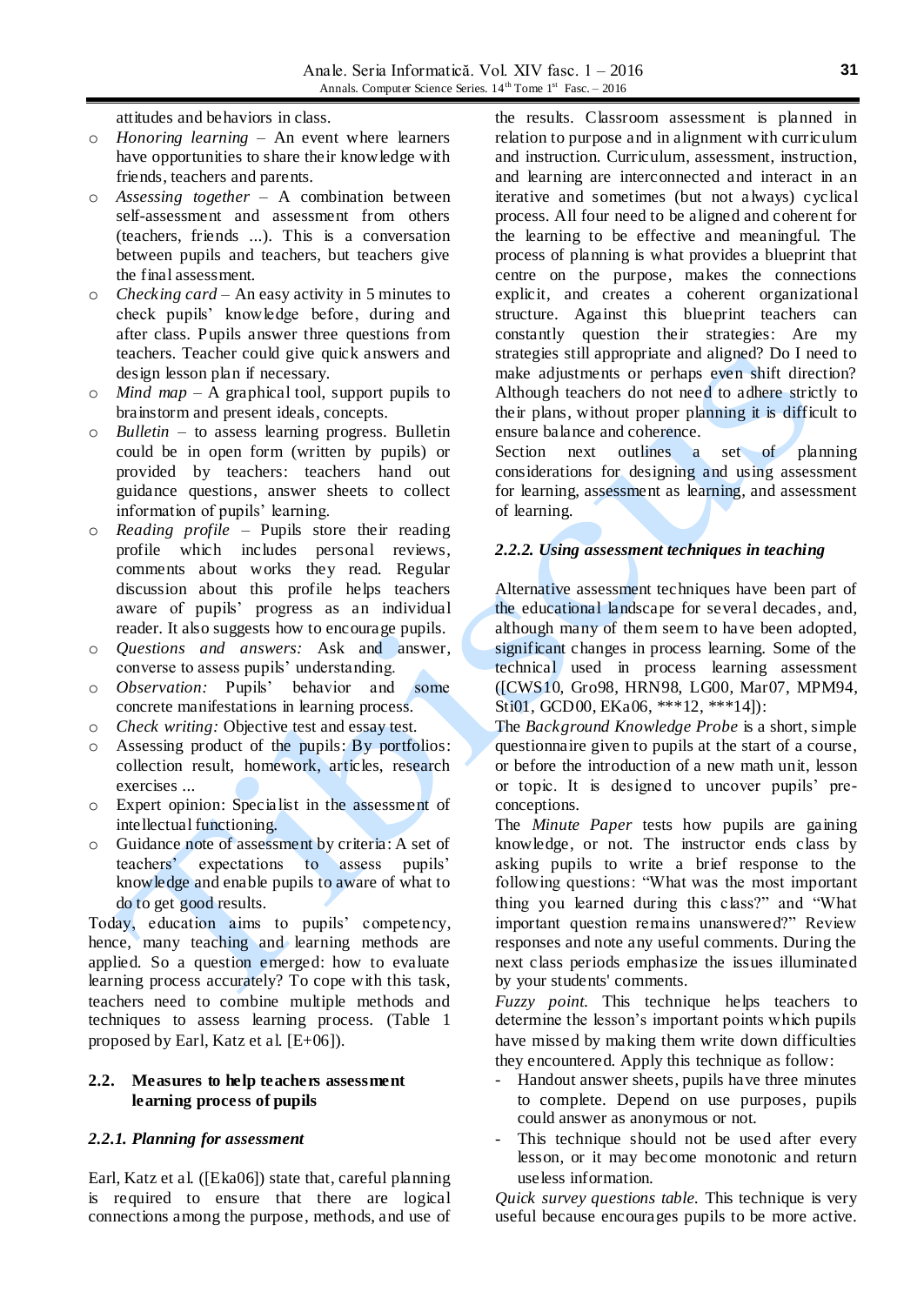Quick answer sheets could be used after a lesson or at the start of a new lesson. Pupils answers if the purposes of the lesson have been archived or not and which part needed to be reviewed.

memorization; Use right after the lesson or after review; Need to limit some answer chooses and/or time; Review answer sheet, compare pupils' answers with teachers' expectations. Based on the results, teachers could help improve pupils.

Lists table. Use this technique to assessing pupils'

| Table 1. Assessment Tool Kit |  |
|------------------------------|--|
|------------------------------|--|

| <b>Method</b>                                                                                                            | <b>Description</b>                                                                                                                                       |  |
|--------------------------------------------------------------------------------------------------------------------------|----------------------------------------------------------------------------------------------------------------------------------------------------------|--|
| <b>Gathering Information</b>                                                                                             |                                                                                                                                                          |  |
| Questioning                                                                                                              | Asking focused questions in class to elicit understanding                                                                                                |  |
| <i><b>Observation</b></i>                                                                                                | Systematic observations of pupils as they process ideas                                                                                                  |  |
| Homework                                                                                                                 | Assignments to elicit understanding                                                                                                                      |  |
| Learning conversations or                                                                                                | Investigative discussions with pupils about their understanding and confusions                                                                           |  |
| interviews                                                                                                               |                                                                                                                                                          |  |
| Demonstrations, presentations                                                                                            | Opportunities for pupils to show their learning in oral and media performances,<br>exhibitions                                                           |  |
| Quizzes, tests, examinations                                                                                             | Opportunities for pupils to show their learning through written response                                                                                 |  |
| Rich assessment tasks                                                                                                    | Complex tasks that encourage pupils to show connections that they are making among                                                                       |  |
|                                                                                                                          | concepts they are learning                                                                                                                               |  |
| Computer-based assessment                                                                                                | Systematic and adaptive software applications connected to curriculum outcomes                                                                           |  |
| Simulations, docudramas                                                                                                  | Simulated or role-playing tasks that encourage pupils to show connections that they are                                                                  |  |
|                                                                                                                          | making among concepts they are learning                                                                                                                  |  |
| Learning logs                                                                                                            | Descriptions pupils maintain of the process they go through in their learning                                                                            |  |
| Projects and investigations                                                                                              | Opportunities for pupils to show connections in their learning through investigation and<br>production of reports or artifacts                           |  |
| <b>Interpreting Information</b>                                                                                          |                                                                                                                                                          |  |
| Developmental continua                                                                                                   | Profiles describing pupil learning to determine extent of learning, next steps, and to report                                                            |  |
|                                                                                                                          | progress and achievement                                                                                                                                 |  |
| Checklists                                                                                                               | Descriptions of criteria to consider in understanding pupils' learning                                                                                   |  |
| Rubrics                                                                                                                  | Descriptions of criteria with gradations of performance described and defined                                                                            |  |
| Reflective journals                                                                                                      | Reflections and conjecture pupils maintain about how their learning is going and what                                                                    |  |
|                                                                                                                          | they need to do next                                                                                                                                     |  |
| Self-assessment                                                                                                          | Process in which pupils reflect on their own performance and use defined criteria for                                                                    |  |
|                                                                                                                          | determining the status of their learning                                                                                                                 |  |
| Peer assessment                                                                                                          | Process in which pupils reflect on the performance of their peers and use defined criteria                                                               |  |
| for determining the status of their peers' learning                                                                      |                                                                                                                                                          |  |
| <b>Record - Keeping</b>                                                                                                  |                                                                                                                                                          |  |
| Anecdotal records                                                                                                        | Focused, descriptive records of observations of pupil learning over time                                                                                 |  |
| Pupil profiles                                                                                                           | Information about the quality of pupils' work in relation to curriculum outcomes or a<br>pupil's individual learning plan                                |  |
| Video or audio tapes, photos                                                                                             |                                                                                                                                                          |  |
|                                                                                                                          | Visual or auditory images that provide artifacts of pupil learning<br>Systematic collection of their work that demonstrates accomplishments, growth, and |  |
| Portfolios                                                                                                               | reflection about their learning                                                                                                                          |  |
| Communicating                                                                                                            |                                                                                                                                                          |  |
| Formal pupil presentations to show their learning to parents, judging panels, or others<br>Demonstrations, presentations |                                                                                                                                                          |  |
| Parent-pupil-teacher                                                                                                     | Opportunities for teachers, parents, and pupils to examine and discuss the pupil's learning                                                              |  |
| conferences                                                                                                              | and plan next steps                                                                                                                                      |  |
| Records of achievement                                                                                                   | Detailed records of pupils' accomplishment in relation to the curriculum outcomes                                                                        |  |
| Report cards                                                                                                             | Periodic symbolic representations and brief summaries of pupil learning for parents                                                                      |  |
| Learning and assessment<br>Routine summaries for parents, highlighting curriculum outcomes, pupil activities, and        |                                                                                                                                                          |  |
| newsletters                                                                                                              | examples of their learning                                                                                                                               |  |
|                                                                                                                          |                                                                                                                                                          |  |

Note: This technique only helps discover pupils' memorization. It doesn't show how much they understand.

*Apply table.* This technique shows weather pupils understand the contents or not; Use after the lesson. Teachers handout answer sheets, pupils are given 10 minutes to answer; The result shows how well pupils memorize and apply the lesson; If there are any arguments, teachers could discuss with class.

*Matrix memo.* Teachers could use a matrix with any rows and columns, fill in the titles and let pupils fill the appropriate contents. This technique's purpose is to assess pupils' memorizing and information classification abilities. This technique could be used right after the lesson or after review as a preassessment. Set time limit (10 minutes for example)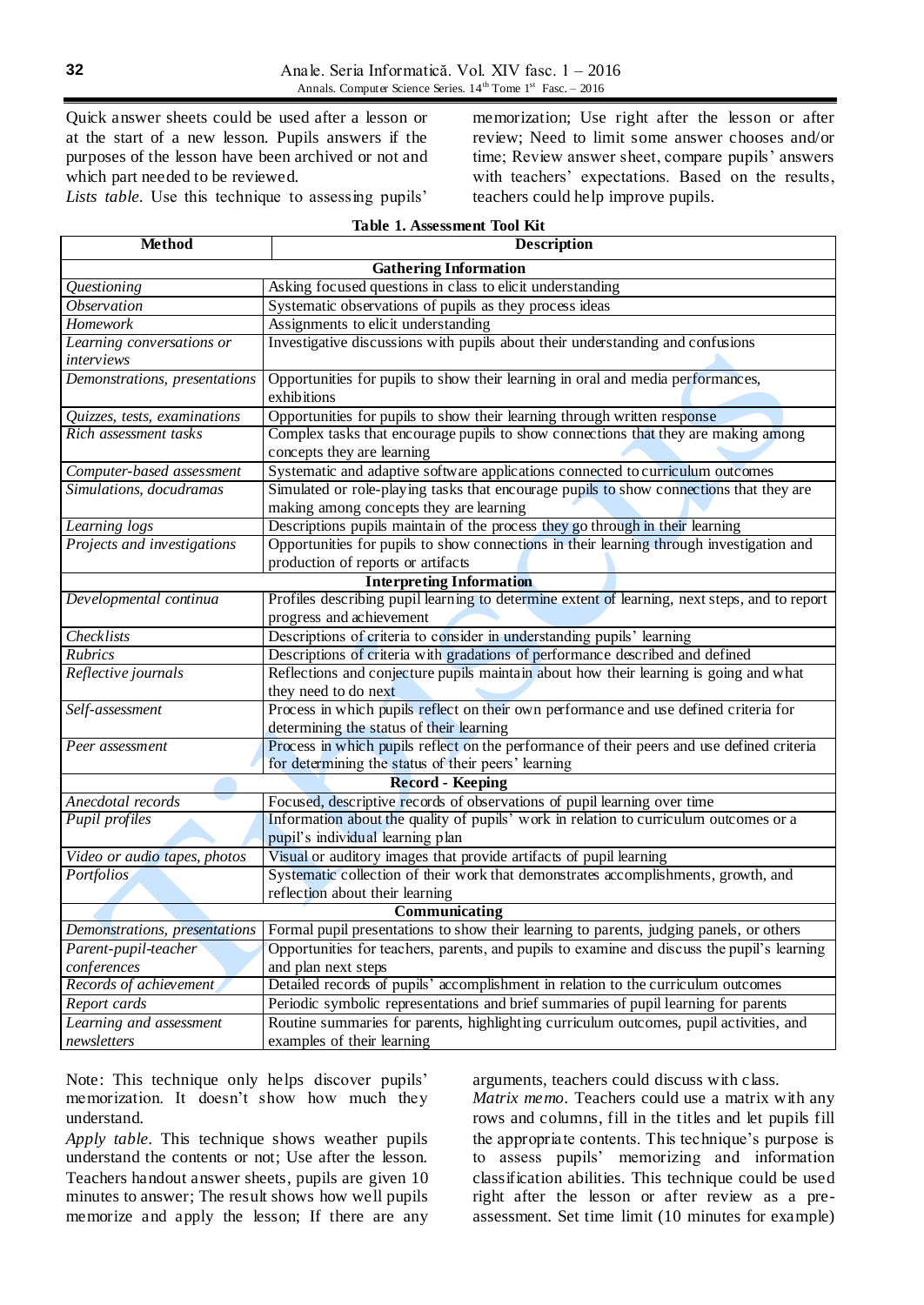guild pupils to answer. While reviewing answer sheets, teachers should take note pupils' advantages and disadvantages. Diary writing class and forum share and experiences forum In order to reduce difficulties, writing diary is a good method for teachers to self-adjust. This method is recommended to use with some another popular methods in teaching process.

*Summary assessment.* Summary technique shows pupils' learning and helps deve lopment of communicating skills; This technique is most effectively used in class, it could also be used as homework; Pupils need to practice this technique under the help of teachers before they could use them effectively; Pupils could keep a copy of answer sheets for further study.

## *2.2.3. Changing learning activities of pupils through assessment tests*

Results from assessment techniques can guide teachers in fine-tuning their teaching strategies to better meet pupil needs. A good strategy for using assessment techniques is the following:

Mark the mistakes  $\rightarrow$  Take note in diary and point out the reason of the mistakes  $\rightarrow$  Explain  $\rightarrow$ Correct some typical mistakes in class  $\rightarrow$  Correct.

# **CONCLUSION**

To innovate teaching methods in Mathematics, it is important to innovate assessment. The present research has also confirmed that mathematics teachers should have skills in teaching content knowledge in a pedagogically engaging learning. It is clear that teachers do not only need to know what to teach but also how to teach. Mathematics teachers in their efforts to help their pupils' success, strive to find the best ways to teach, so that the pupils are engaged in the learning process. In the Vietnam context, mathematics teachers should be able to manage their big classes, provide varied teaching techniques to cater different types of pupils learning styles, to motivate, and to involve the pupils. There are methodological aspects specifically designed to teach mathematics. For high school teachers of mathematics in Vietnam, these methodological aspects should consider characteristics of the context in Vietnam.

## *Recommendations*

Assessment is an important procedure of teaching and learning. Teachers and managers could based on assessment results to make decisions which help pupils more effectively.

Using an assessment technique affects teachers' teaching and pupils' learning. Thus, using assessment technique is necessary for teachers. The

level of assessment depends on classes and pupils.

Assessment is an motivation for innovating teaching quality step by step. Teachers need to improve their assessment skill to assess pupils correctly.

Create environment for teachers to share and learn experience: choose appropriate

Teaching methods; explain the tests result; make decisions based on assessment results; send assessment results to pupils, their parents, educators.

## **REFERENCES**

- [BW98] **P. Black, D. Wiliam -** *Assessment and classroom learning.* Vol. 5, Issue 1, 1998.
- [CWS10] **Rebecca Cartwright, Ken Weiner, Samantha Streamer-Veneruso** *Student Learning Outcomes Assessment Handbook*. Montgomery College Montgomery County, Maryland, 2010.
- [E+06] **Lorna Earl, Steven Katz et al.** *Rethinking Classroom Assessment with Purpose in Mind.* Western and Northern Canadian, Protocol for Collaboration in Education, 2006.
- [Gro98] **N. E. Gronlund** *Assessment of Student Achievement*. Boston: Allyn and Bacon, 1998.

[Gus03] **Thomas R. Guskey** - *How Classroom Assessments Improve Learning.* Vol. 60, No. 5, 2003.

- [GCD00] **K. Gregory, C. Cameron, A. Davies**  *Self-Assessment and Goal-Setting: For Use in Middle and Secondary School Classrooms. Courtenay*. BC: Connections Publishing, 2000.
- [HT15] **T. T. Hai, T. T. Tinh** *Forming and strengthening teaching competency in Mathematics Pedagogy students*. Journal of science, Hanoi National of Education, Vol. 60, No. 1, 2015.
- [HRN98] **B. C. Hill, C. Ruptic, L. Norwick** *Classroom-Based Assessment.* Norwood, MA: Christopher-Gordon, 1998.
- [LG00] **R. Linn, N. Gronlund** *Measurement and Assessment in Teaching.* San Francisco: Prentice Hall, 2000.